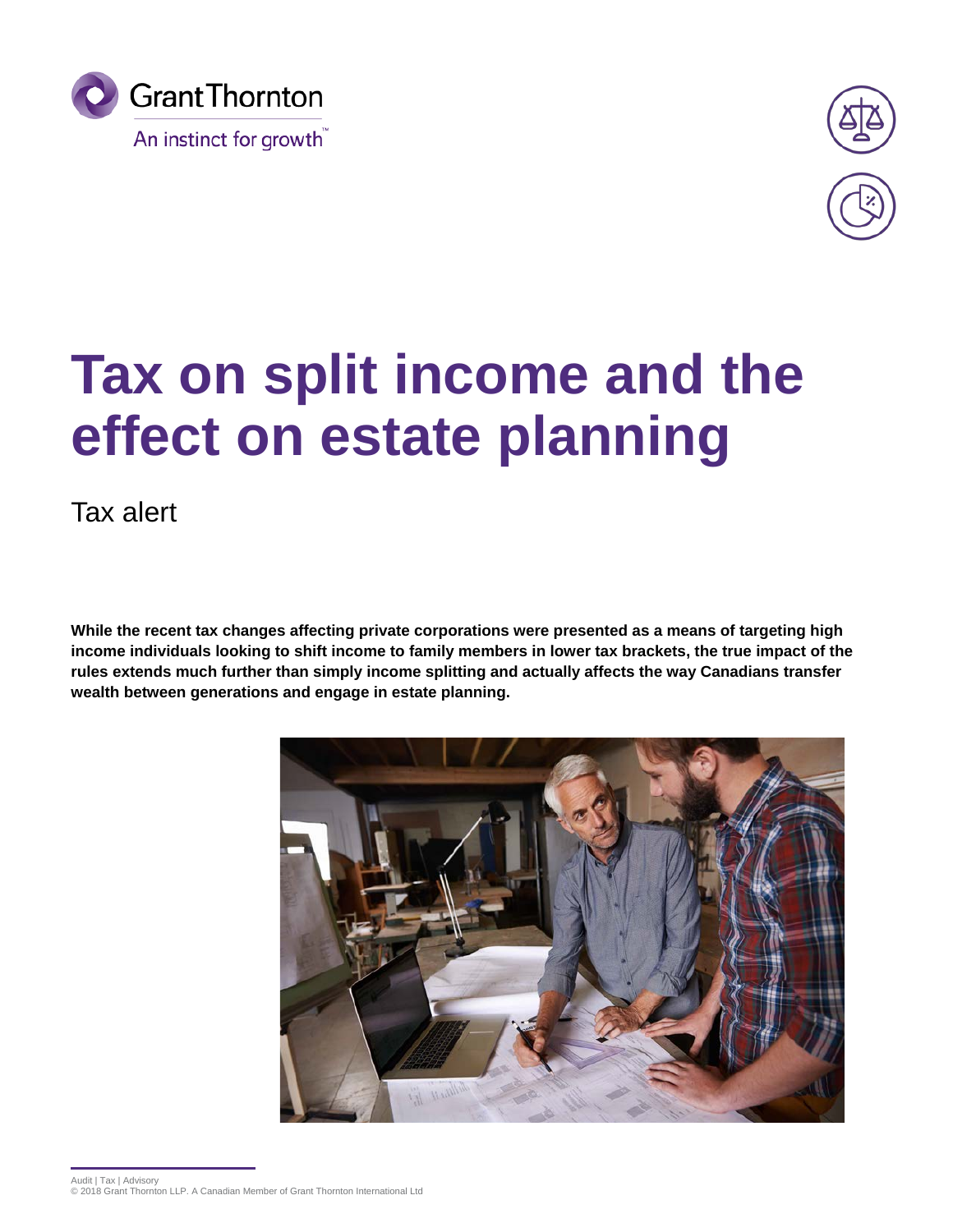# New rules

Both the extension of the tax on split income (TOSI) rules and the new rules limiting passive income earned inside a private corporation have impacted common estate planning practices in Canada.

# **TOSI**

The TOSI rules work to remove the benefits of income sprinkling by imposing tax at the highest marginal rate on amounts that would be considered split income—such as dividends from private corporations—when they are paid to certain related individuals. The specific details surrounding the rules and the various exclusions can be found [here,](https://www.grantthornton.ca/en/insights/articles-and-publications/Tax-alerts/proposed-changes-to-gsthst-rules-for-limited-partnerships2/) but the intention is to link the contribution that a person makes to a business—either through labour, capital or risk—to the return the individual takes from the business. As a result, income earned from share ownership may not be taxed at the shareholder's personal tax rate, which, from an estate planning standpoint, is a shift that is highly important.

A few of the specific provisions that are relevant from an estate planning perspective are as follows:

### Inherited property

In determining how income and gains earned on inherited property will be treated for TOSI purposes, the legislation has outlined specific rules that will differ depending on the age of the recipient, as well as the relationship between the recipient and the deceased.

A general exclusion exists if an individual is under 25 years of age and is inheriting property from a parent (or anyone if the individual in question is a full-time student or eligible for the disability tax credit). Income or gains on such property will be fully excluded from TOSI. For all other individuals who are at least 18 years or older and do not meet the criteria mentioned above, income or gains earned on inherited property are not generally excluded in any way. Instead, the recipient of the property will inherit the contributions of the deceased with respect to the property, and those specific contributions will be used to assess whether TOSI will apply on any income or gains, based on the specific criteria.

For example, in the case that parent worked an average of 20 hours per week in Opco for at least five years—criteria that would exempt the parent from TOSI under the "excluded business" test—and the parent passes away and leaves his/her Opco shares to a 30 year-old adult child, dividends received by the adult child from Opco would also be excluded from TOSI as the adult child would have inherited the labour contributions made by the parent during his/her lifetime with respect to Opco.

## 65 years

Income splitting with a spouse becomes easier once a taxpayer reaches 65 years of age. TOSI will not apply on an amount received by an individual from a related business if the individual's spouse has attained the age of 65 during the year and the amount itself would have been excluded from TOSI had it been received by the spouse directly.

# Gains on death

One helpful addition to the new rules, from an estate planning perspective, is that any capital gain incurred as a result of a taxpayer's death will be excluded from TOSI. This was a necessary addition to ensure that taxpayers were not being unnecessarily punished for circumstances out of their control and it is a helpful exclusion to keep in mind when going through the estate planning process.

#### **Passive income**

The new rules around passive income earned inside a private corporation work by restricting a corporation's access to the small business deduction when passive income earned exceeds a certain threshold. For a corporation with active business operations that is relying on the small business deduction, losing even a portion of this deduction could result in a significant increase in taxes payable due to the large spread that can exist between the small business tax rate and the general corporate rate in certain provinces. The impact here is that it becomes less advantageous for a taxpayer to save for retirement within their private corporation. From an estate planning perspective, this, again, represents a shift.

# Estate planning strategies

The major goals of estate planning are to transfer family assets to future generations in a tax effective manner. While the new rules on income splitting and passive income have limited the

Audit | Tax | Advisory © 2018 Grant Thornton LLP. A Canadian Member of Grant Thornton International Ltd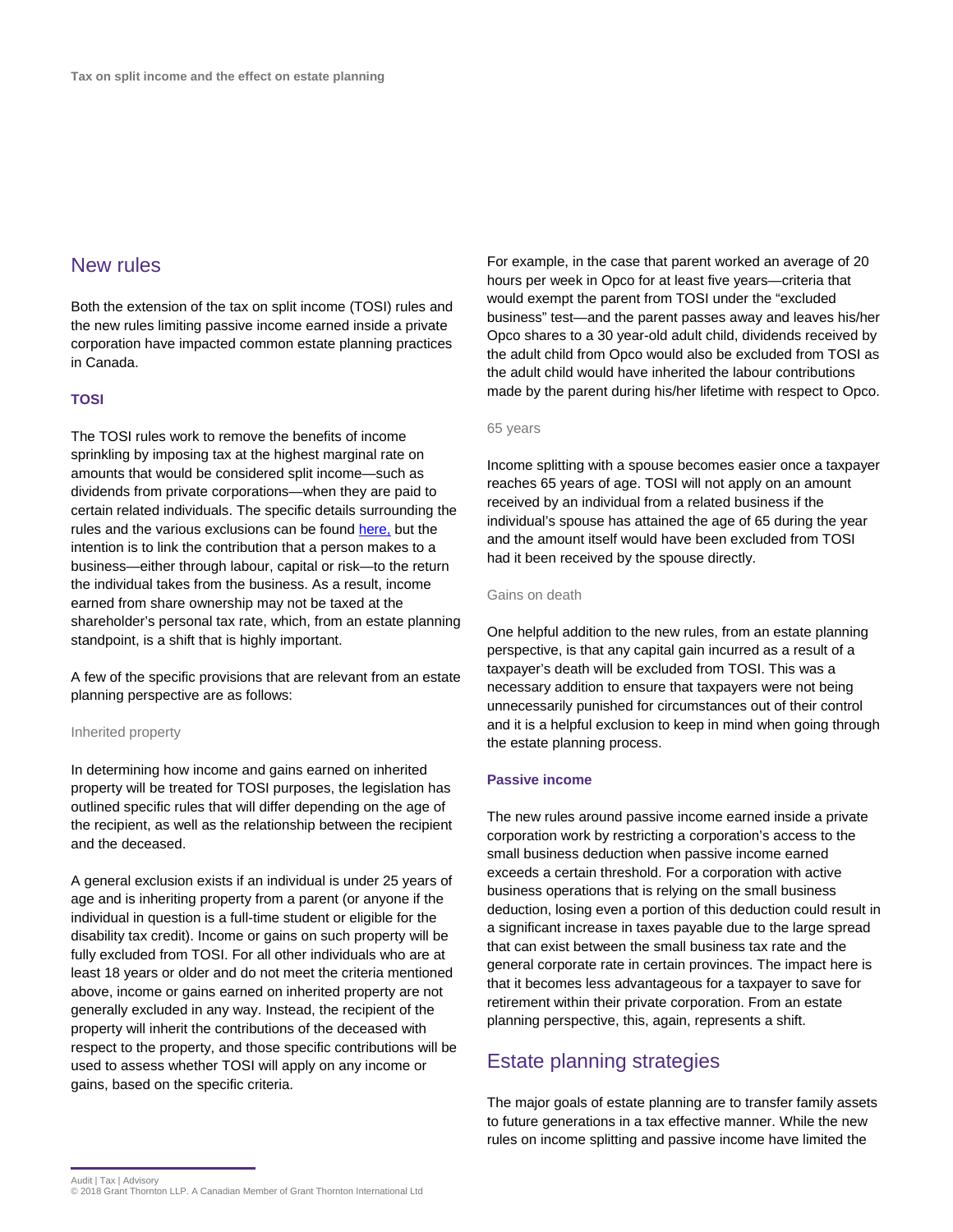effectiveness of certain estate planning strategies, there are still many options available for those looking to shift assets to their children.

# **Maintaining QSBC status**

One of the major exclusions to the TOSI rules is the exemption for gains incurred on the sale of shares of a qualified small business corporation (QSBC). This general exclusion will apply to any such gains, as long as the gain is not incurred by a minor on a sale to a non-arm's length person.

Because of this general exclusion, there is value in ensuring that business owners maintain QSBC status of their private corporations. This is especially true if a sale is anticipated in the near future, as one of the criteria for being considered a QSBC is that at least 50 percent of the fair market value of the assets held by the corporation must have been used principally in the active business of the corporation for the 24 months immediately preceding the sale.

If a corporation that would otherwise be considered a QSBC is holding more than 50 percent of its total asset value in passive assets, and a sale is anticipated, it may be effective to transfer the passive assets to a holding company so that QSBC status may be achieved by the time the sale takes place.

## **Planning for contribution inheritance**

Where a parent is looking to pass shares of a private corporation to adult children, and those children will have varying levels of involvement in the business, it is worth considering the contributions associated with the parents' shares, in combination with the anticipated contributions of the adult children. This consideration is especially valuable if a corporate structure has multiple corporate entities.

For example, consider a parent who has been working full time in a family business for the past 20 years and is now looking to pass this wealth to his/her two children (Child A and Child B). If Child A has expressed interest in taking over the family business, while Child B is pursuing other career alternatives, depending on the full portfolio of wealth to be divided among the two children, it may be most effective to leave Child B the shares in the family business, simply because Child B will not be making any contributions to the business in his/her own right, and to provide Child A with other assets of similar value. This could be done in combination with an estate freeze that would allow Child A to purchase common voting shares of the

family business at a nominal amount, while allowing the parent to freeze the current value of his/her existing common shares into preferred shares.

This concept of contribution inheritance, as it relates to shares of a private corporation, will greatly increase the recordkeeping required with respect to a share, especially for family businesses that grow and span multiple generations.

# **Completing regular estate freezes**

Another helpful planning tactic that can continue to be used for estate planning purposes is the practice of completing regular estate freezes to ensure the common shares of a private corporation do not hold a large amount of value. This becomes increasingly beneficial where common shares are held by inactive family members, as ensuring that they are of low value will minimize any gain on sale, as well as any high rate tax that may result due to TOSI.

Estate freezes also provide a relatively low cost way for a founder to bring future generations into the business while still exercising a certain level of control. A family trust can be an especially effective way of facilitating this process.

## **Saving for retirement in a private corporation**

As mentioned above, the rules around passive investment income earned inside a private corporation have limited the ability for business owners to save for retirement inside of their corporations—most notably where the business is earning active business income eligible for the small business deduction. While this may have limited certain retirement planning strategies for business owners, there are still ways to structure your retirement planning using a private corporation in ways that comply with the new rules.

First, if your private corporation is holding a portfolio of investments, it may be effective to shift the contents of the portfolio so the investments are growth focused as opposed to income focused. This will provide the business owner with capital growth as opposed to yearly dividend income, minimizing any reduction to the small business limit. This will also give the business owner control over when the passive investment income is realized as they can sell shares and earn capital gains in years where active business income is lower and there is less need for the small business deduction.